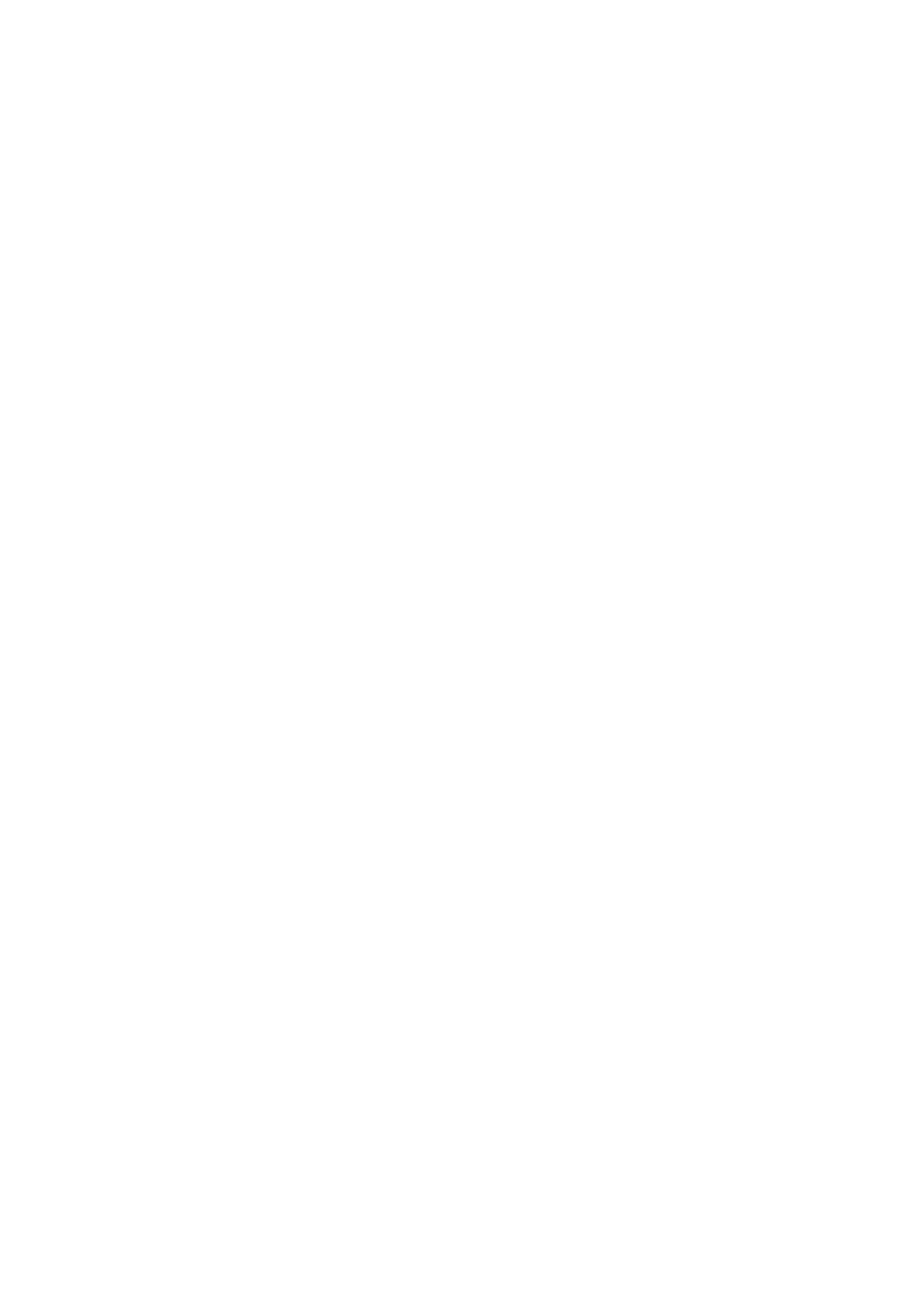*Page Intentionally Left Blank*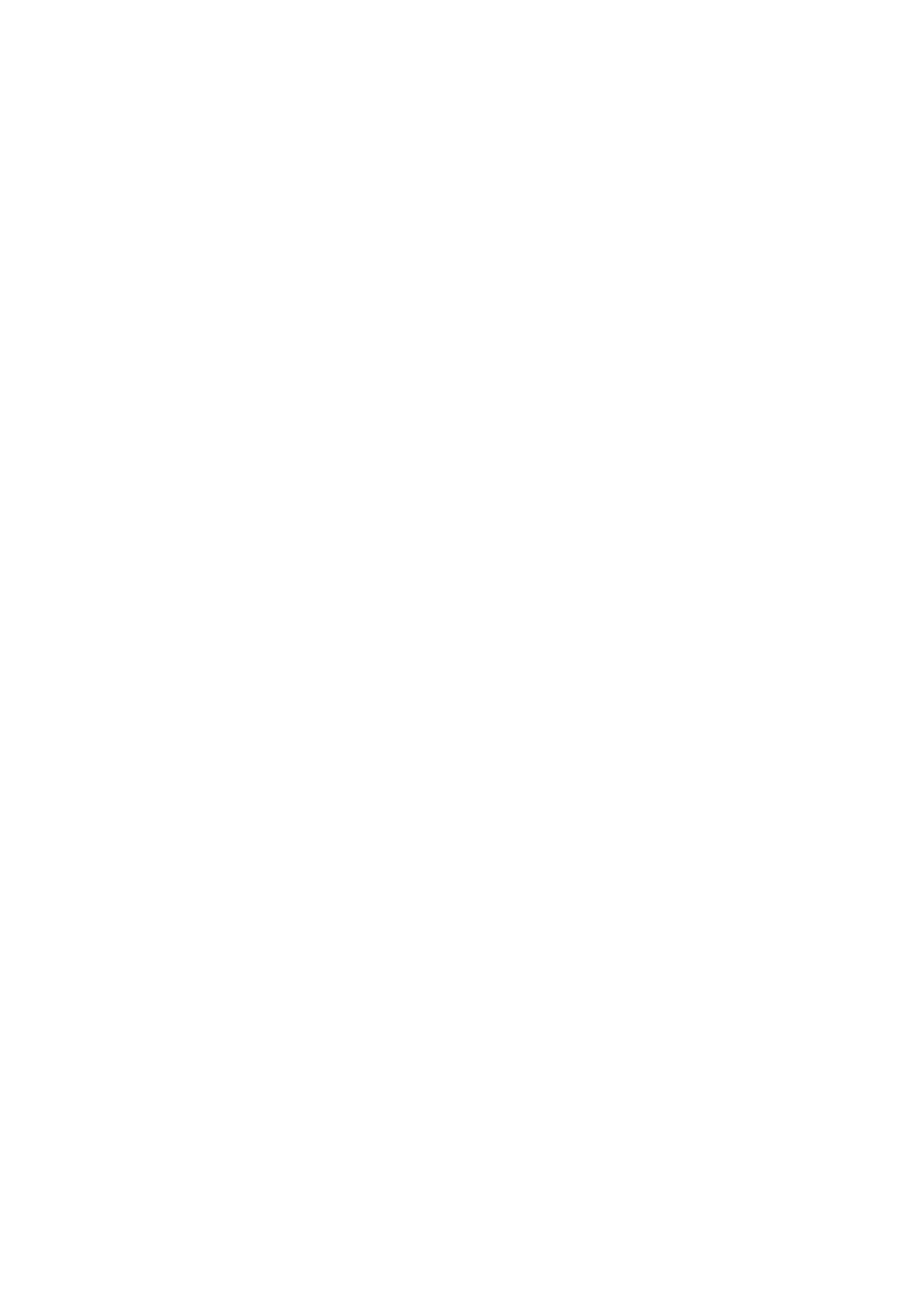NOTE: Text in grey has not been reviewed, and will be reviewed in a subsequent plan change.

# **4 HISTORIC HERITAGE**

## <span id="page-4-0"></span>**4.1 Introduction**

The purpose of this chapter is to identify those **building**s, memorial, objects, places and sites that are significant to the history of the Manawatū District and therefore warrant protection.

Historic heritage resources are a valuable and important part of the cultural values of the Manawatū District. Historic heritage creates a sense of place, encourages a sense of belonging and is a fundamental link between generations. Identification of significant historic heritage resources in the District Plan is required to ensure the protection of these resources and to ensure that historic heritage values are considered in the assessment of resource consent applications.

The Resource Management Act (1991) requires **Council** to recognise and provide for the protection of historic heritage as a matter of national importance under Section 69(f). The Horizons **Regional Council** 'One Plan' also sets policy direction for **Council**'s to develop and maintain a schedule of known historic heritage in their district.

The District Plan has a responsibility to recognise and provide for historic heritage as a matter of national importance. To achieve this, the District Plan must:

- o identify significant natural and built historic heritage, and
- $\circ$  adopt suitable methods to secure the protection of the significant historic heritage.

This chapter is intended to be read in conjunction with the relevant zoning provisions and appendices and the District Plan maps. Significant historic heritage resources are identified in the appendices to this chapter and on the relevant planning maps. The appendices represent the information available at the time of the formation of the District Plan. Identification of historic heritage resources, in accordance with the policy guidance contained in this chapter, will be on-going and updated as new information becomes available.

#### **Important Places**

The Rangitikei River estuary is regarded as a regionally important **wetland** and wildlife habitat, but is located just outside the District Plan's boundary (mean high water springs). Other important **wetland**s include the interdunal lakes, and the oxbow lakes which occupy former beds of the Manawatū and Oroua Rivers. (Listed in Appendix 1A). The dune area to the south of Tangimoana Beach **Road** is of international importance due to the presence of an endangered sedge, and a nearby area is of regional importance as a habitat for the North Island fernbird.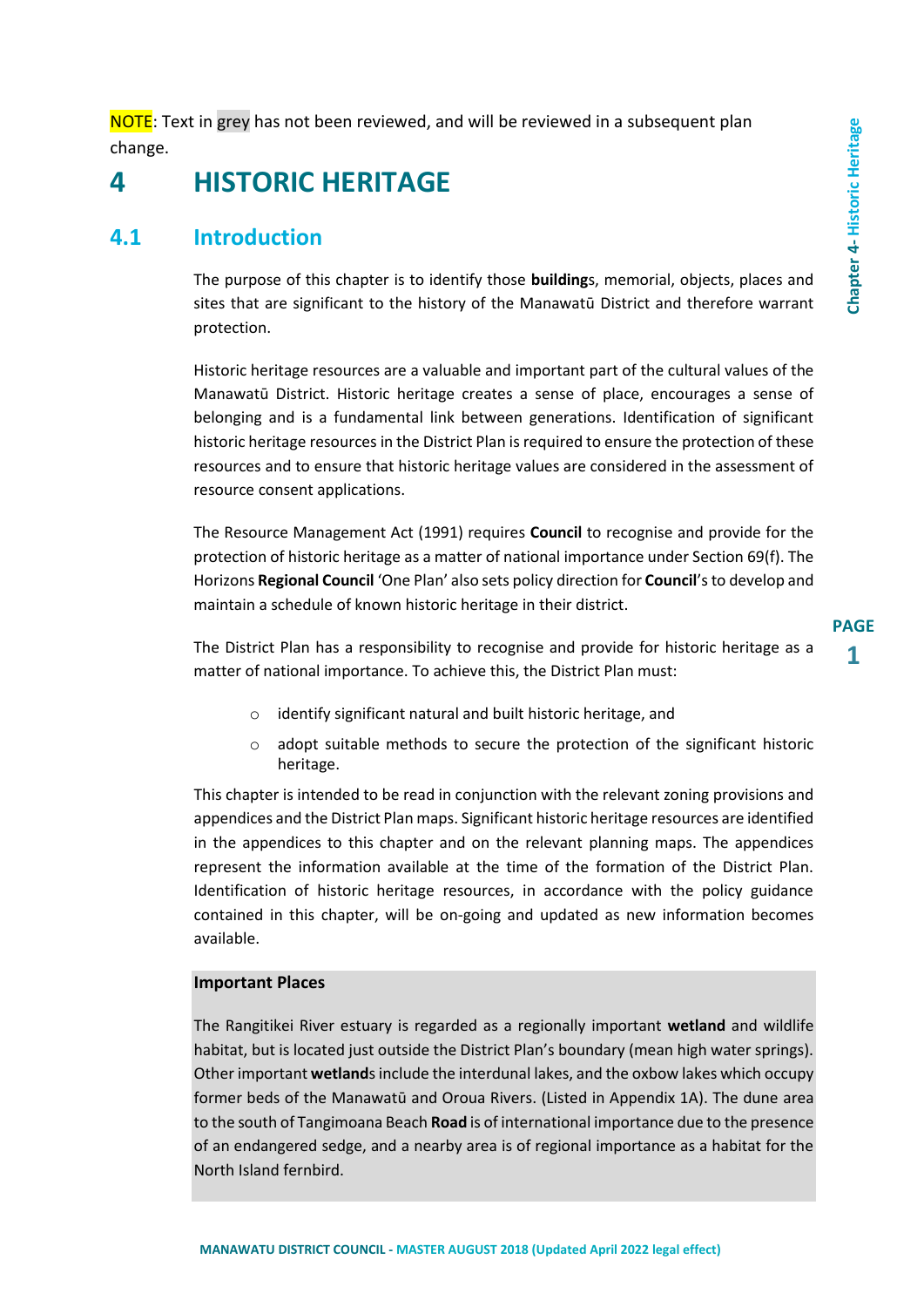Many of the District's rivers and streams have significant value for native and trout fisheries, and as trout and game bird breeding areas.

Much of the **indigenous forest** in the District already has reserve status and is administered by **Council** or DOC, including a substantial area in the Ruahine Forest Park. Other bush areas are subject to conservation covenants administered by **Council** or the QEII National Trust. The District Plan recognises these existing forms of protection. There are however some areas of **indigenous vegetation** which are ecologically significant, but which do not have any formal protection. The few scattered remnants of lowland native forest are particularly important. The tussock and mountain lands of the Ruahine, Ngamoko and Whanahuia Ranges contain valuable and equally fragile ecosystems, which are managed within the Ruahine Forest Park.

**Indigenous forest** and habitats for indigenous wildlife can be affected by activities other than vegetation clearance and **wetland** drainage. Selective logging can have adverse impacts if too many mature trees (important nesting sites etc.) are removed from the forest ecosystem. Most of the District's remnants of native vegetation are small in area, which makes them vulnerable to "edge **effect**s" such as salt and wind damage, drought, invasion by weeds and pests, and trampling by stock. Trees planted close to **wetland** remnants can alter their water tables. Sensitive wildlife may be affected by people living nearby, particularly in increased numbers. These **effect**s all need to be recognised.

The **wetland**s, streams, and bush areas referred to above make a significant contribution to the quality of the landscape. The District's outstanding landscapes are identified in Chapter 4.3.3.and features are identified in the Natural Features and Landscapes Chapter of the District Plan. [PC65]

Feilding has a number of large specimen trees which are part of the town's history. Large trees add considerably to the appearance and character of **urban area**s, and some of the trees which have heritage value are listed in the Plan (Appendix 1D).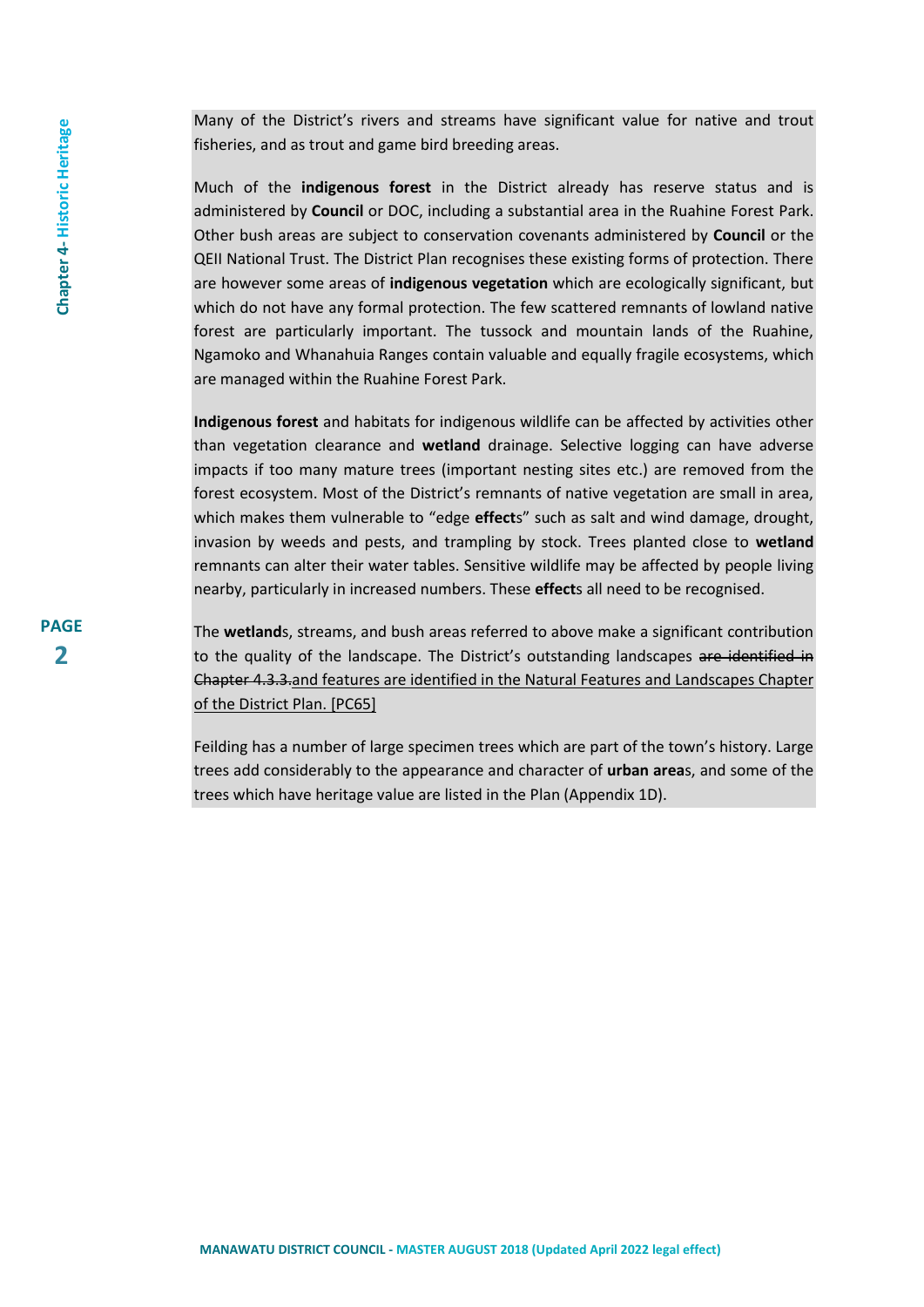## <span id="page-6-0"></span>**4.2 Resource Management Issues**

The following resource management issues have been identified in relation to historic heritage:

- 1. The desire to retain **significant historic built heritage** and allow compatible adaptation and reuse of these **building**s
- 2. The potential demolition or removal of **significant historic built heritage** resulting in a loss of amenity and character
- 3. The need to address public safety concerns through providing for the **seismic strengthening** of **building**s with significant historic heritage values
- 4. The need to provide for **additions and alterations** to **significant historic built heritage** that is compatible with and does not detract from or remove the heritage values for which the **building** is significant
- 5. The need to ensure signage is complementary to and does not detract from the heritage values for which the **building** is significant.

## <span id="page-6-1"></span>**4.3 Objectives and Policies – Historic Built Heritage**

#### **Objective 1**

HV 1) To protect **significant historic built heritage** that represents the history of the Manawatū District, from inappropriate subdivision, use and development.

### **Policies**

1.1 To identify the **significant historic built heritage** in the Manawatū District of significant historic heritage value according to the following values:

#### **Physical values**

- a. *Archaeological information:* contributes information about the human history of the District.
- b. *Architecture:* is significant because of its design, form, scale, materials, style, ornamentation, period, craftsmanship or other architectural element.
- c. *Technology and Engineering:* demonstrates innovative or important methods of construction or design, contains unusual construction materials, is an early example of the use of a particular construction technique or has the potential to contribute information about technological or engineering history.
- d. *Scientific:* provides scientific information about the history of the district/region.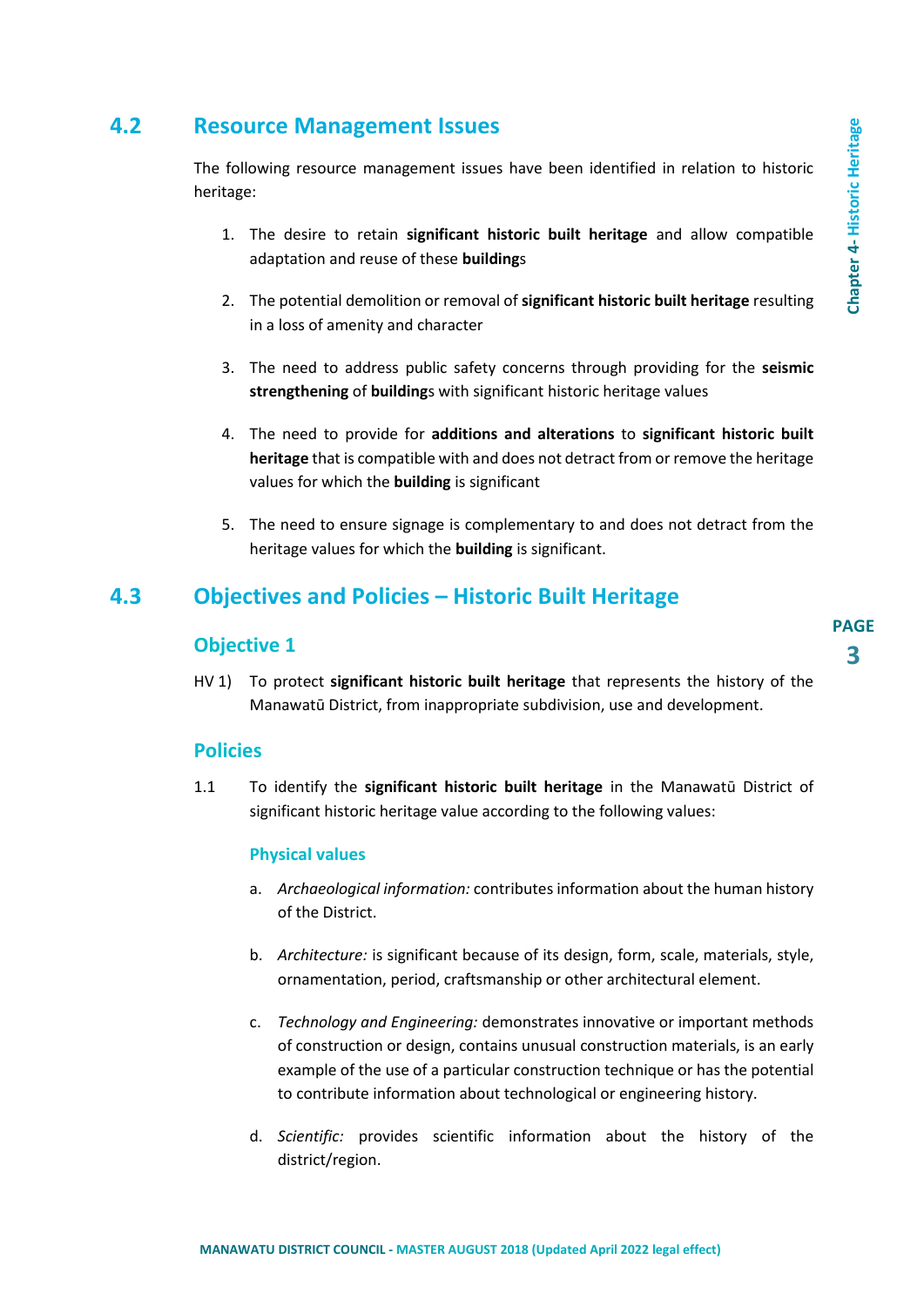- e. *Rarity:* the built heritage has features within it that are unique, unusual, uncommon or rare at a district, regional or national level or in relation to particular historical themes.
- f. *Representativeness:* is a good example of its class in terms of design, type, features, use, technology or time period.
- g. *Authenticity:* has attributes of cultural heritage (including form and design, materials and substance, use and function, traditions and techniques, location and setting, and spirit and feeling) that credibly and accurately bear witness to their significance.
- h. *Vulnerability:* is vulnerable to deterioration or destruction or is threatened by land use activities.
- i. *Context or Group:* the built heritage is part of a group, a landscape, a townscape or setting which when considered as a whole amplify the heritage values of the built heritage and group/ landscape or extend its significance.

#### **Historic values**

- j. *People:* is associated with the life or works of a well-known or important individual, group or organisation.
- k. *Events:* is associated with an important event in local, regional or national history.
- l. *Patterns:* is associated with important aspects, processes, themes or patterns of local, regional or national history.

#### **Cultural values**

- m. *Identity:* has a focus of community, district, regional or national identity or sense of place, has social value and provides evidence of cultural or historical continuity.
- n. *Public esteem:* is held in high public esteem for its heritage or aesthetic values or as a focus of spiritual, political, national or other cultural sentiment.
- o. *Commemorative:* has symbolic or commemorative significance to people who use or have used it, or to the descendants of such people, as a result of its special interest, character, landmark, amenity or visual appeal.
- p. *Education:* contributes, through public education, to people's awareness, understanding and appreciation of New Zealand's history and cultures.
- q. *Tangata whenua:* is important to tangata whenua for traditional, spiritual, cultural or historical reasons.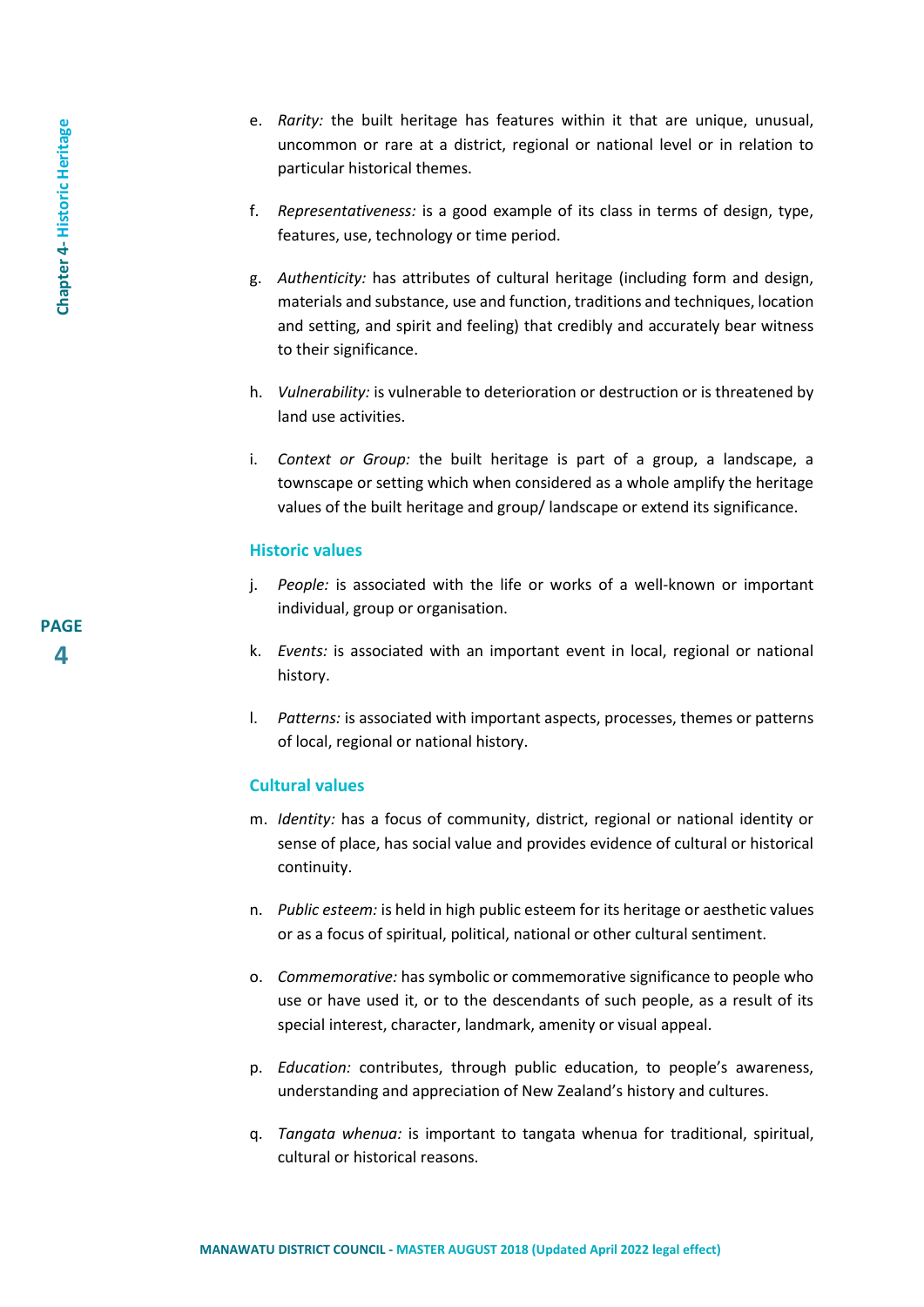- r. *Statutory recognition:* has statutory acknowledgement including: registration under the Historic Places Act 1993, has statutory acknowledgement under claim settlement legislation, or is it recognised by special legislation.
- 1.2 To schedule **significant historic built heritage** according to their heritage value(s) into one of the following categories:
	- a. Category A **significant historic built heritage** with values of national significance.
	- b. Category B **significant historic built heritage** with values of regional or local significance.
- 1.3 To encourage the continued use and modification for reuse of **significant historic built heritage** where the historic heritage values are retained.
- 1.4 To encourage the **seismic strengthening** of **significant historic built heritage** that maintains the **building**'s significant heritage values.
- 1.5 To avoid, where possible, the demolition of **significant historic built heritage**.
- 1.6 To encourage the retention of **building** façades where demolition or substantial alteration of a **building** with significant historic heritage values is proposed.
- 1.7 To balance the protection of significant historic heritage values with other resource management issues and public safety concerns and in making an assessment under this policy to have regard to, without limitation:
	- a. Market conditions affecting the feasibility of adaptive reuse;
	- b. The economics of a range of reasonably practicable options;
	- c. The contribution that any **replacement building** might make to the vitality and vibrancy of the Feilding Town Centre.
- 1.8 To ensure that external **additions and alterations** to **significant historic built heritage** are of a form, mass, scale, proportion and colour and use materials that are compatible with the original built heritage and do not detract from, compete with or dominate the heritage values for which the heritage item is significant.
- 1.9 To ensure that any signage located on **significant historic built heritage** is of a size, location, colour and style that is compatible with the character of the heritage item and does not detract from, compete with or dominate the heritage values for which the heritage item is significant.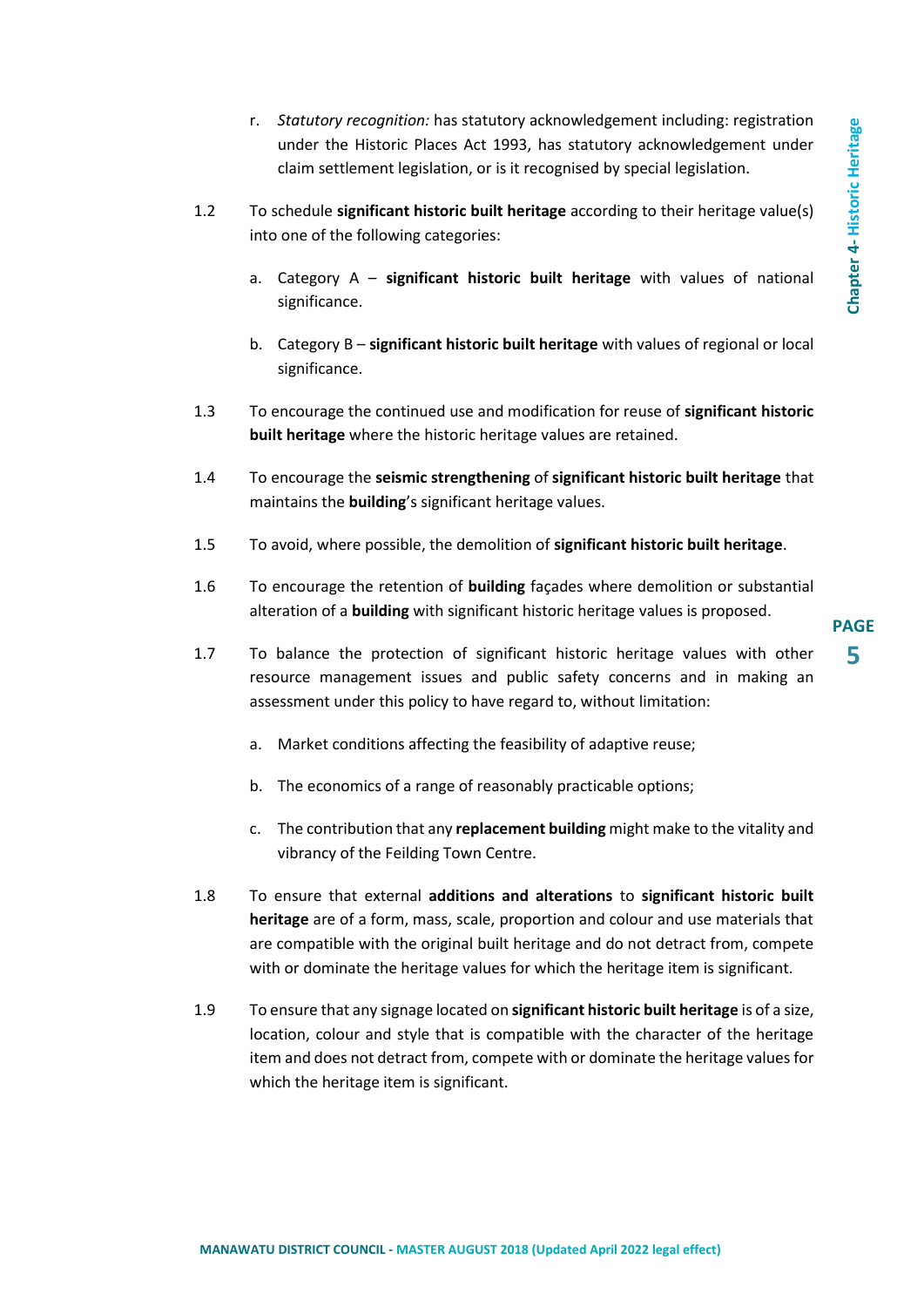### **Explanation**

Ian Bowman, architectural conservator, has compiled the schedule of **building**s with significant built heritage value, in the Feilding town centre, at Appendix 4A. The criteria for assessment of **significant historic built heritage** aligns with the approach recommended by Heritage New Zealand. These criteria are used to determine whether a **building** is included in the schedule as a Category A or Category B **building** in the District Plan. All **building**s included in the schedule are identified on the relevant Planning Maps.

A heritage inventory of the **building**s identified in the schedule, is a reference document designed to accompany the District Plan.

### **Objective 2**

HV 2) To ensure special recognition for natural features and places valued by the Tangata Whenua, and to make provision for protection, preservation or use of such places, in consultation with the groups concerned. (Refer also: Objective LU 4 (4.2)).

#### **Objective 3**

HV 3) To promote greater public awareness of heritage places.

#### **Objective 4**

HV 4) To promote greater public access to heritage places, as long as that access does not compromise the value of those places. (Refer also: Objectives EM 1 and 2  $(6.2)$ .

### **Objective 5**

HV 5) To promote the sustainable management of those areas of **indigenous vegetation** and habitats which have not been identified as significant. (Refer also: Objective S 11 (5.3.11)).

#### **Policies**

- 2.1 To ensure that those **natural area**s and ecosystems which are important parts of the District's **environment** are protected and enhanced.
- 2.2 To protect listed notable trees in such a way that their significance as a heritage resource and the values for which they were listed are not permanently diminished or damaged.
- 2.3 To expand the level of information which is currently available and the level of knowledge which people have about heritage places.
- 2.4 To help preserve and improve public access to the Ruahine Forest Park and other appropriate heritage places.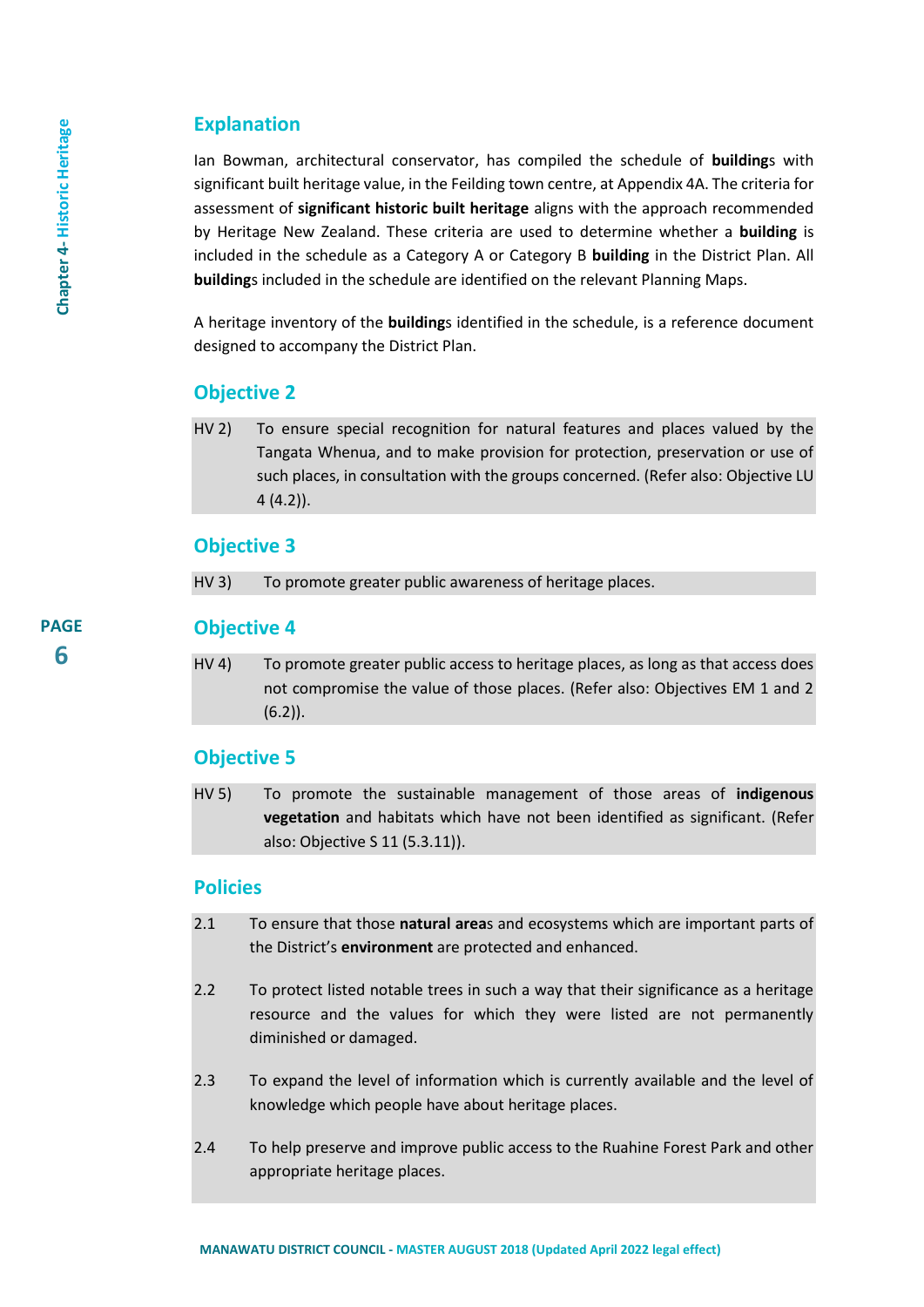2.5 To encourage the retention and voluntary protection of areas of **indigenous vegetation** and habitats other than those listed as significant.

#### **Explanation**

Section 31 of the **Act** charges the District Plan with controlling any actual or potential **effect**s of the use, development or protection of land. Such **effect**s include potential damage to heritage values. All of the matters of national importance in Section 6, and most of the matters to which **Council** "shall have particular regard" under Section 7 also concern natural and heritage values. (Refer Page 1).

There are many agencies which are already involved in identifying and trying to protect heritage places. They include the QE II National Trust, the NZ Historic Places Trust, the Department of Conservation, the Maori Heritage **Council**, the NZ Archaeological Association, the Geological Society of NZ, Historical Societies and Mainstreet Programmes. The methods which they use include education, voluntary agreements, covenants with landowners, a variety of different statutes, and land ownership and purchase.

Under the **Act Council**s, Ministers of the Crown, and Heritage New Zealand are "heritage protection authorities." Any other body approved by the Minister for the **Environment** can also become one. These authorities can require **Council** to include "heritage orders" for specific places in the District Plan, in a similar way to public works designations. They are subject to the same public objection and appeal process as designations. Heritage orders contain specific conditions relating to the use or modification of the place concerned. These conditions could vary from not permitting any change at all, to requiring merely that the protection authority is advised prior to demolition of a **building**.

The actions of existing agencies will go some way toward meeting the **Act**'s objectives for heritage places. **Council** will support these agencies where appropriate, as well as being directly involved in activities which complement their work.

This Plan provides an avenue and process for possible legal protection. **Council** may initiate heritage orders for some specific places, but the main instrument for protection will be District rules. Adequate protection for archaeological sites is already provided by the authority process which applies under the Historic Places Act 1993. This process is administered by Heritage New Zealand. Recorded archaeological sites within the District are identified in Appendix 1F primarily for public information. All applications for resource consent will however need to consider any impacts on heritage places, including archaeological sites.

Each heritage place on the Plan's list has been identified as being Category A, B or C. (Refer: Appendices 1A to 1F). Category A confers the highest level of protection, since destroying these places is a non-complying activity. Some modification is allowed, but **Council** may impose conditions on the manner in which it is done.

For Category B places, **Council**'s consent is required before modification or demolition, and this consent may be granted or refused.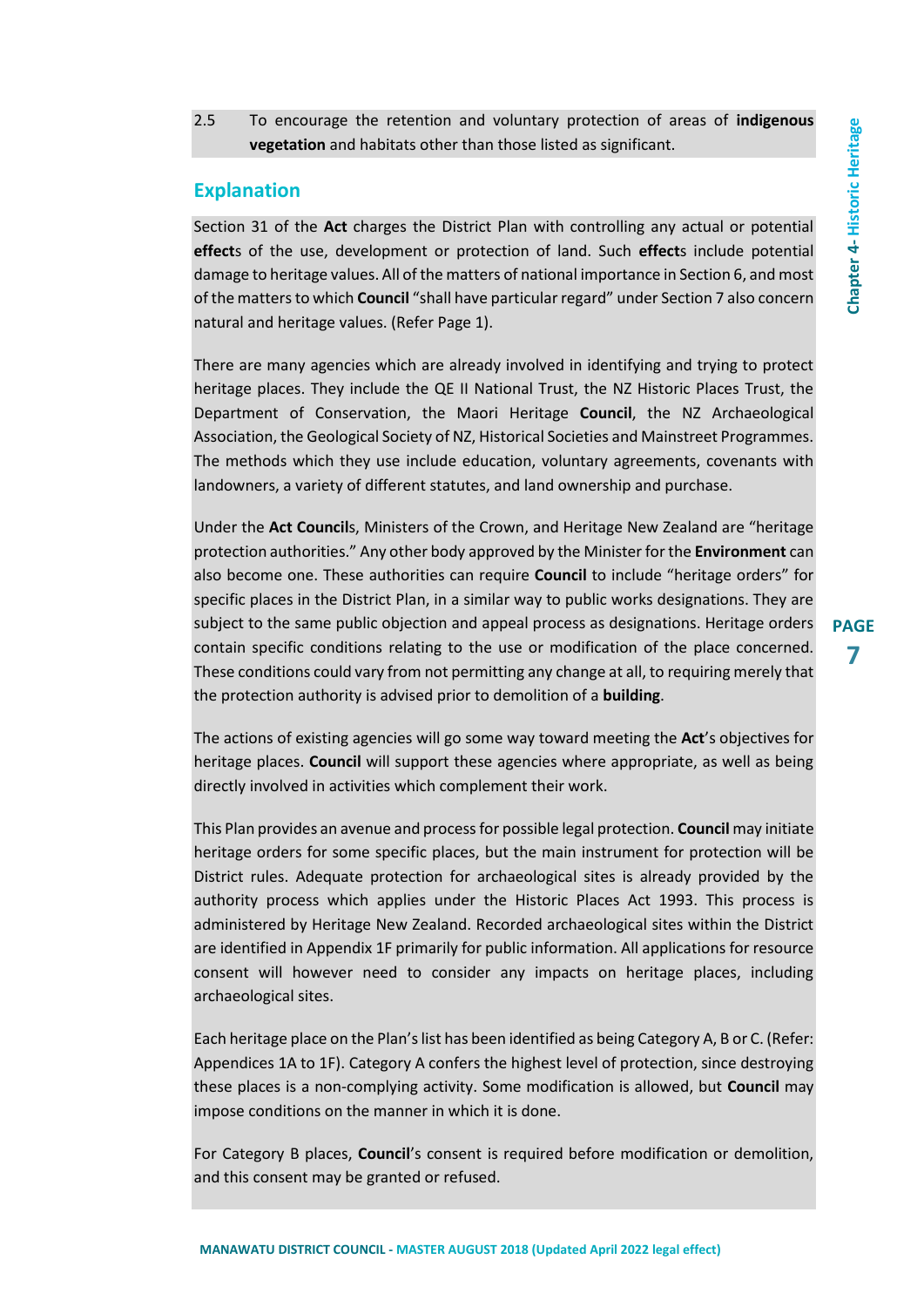Category C places can be modified "as of right" but advance notice must be given to the **Council** in the case of **building** alterations or demolition. This notice is to allow time for the place to be photographed and recorded, and/or for alternative provision to be made for it.

Decisions on which **natural area**s to list as A, B or C were based on the Department of Conservation's Recommended Areas for Protection (RAP) survey and consultation with statutory bodies, local communities and the general public. RAP's are the best representative areas of **indigenous vegetation** found in an ecological district, but RAP status is not a cut-off point for significance. Many other areas in a district are also significant, for a variety of reasons. They may for instance have wildlife habitat values; be reservoirs of biodiversity at the ecosystem, population, species and genetic levels; have landscape values; or soil and water quality values.

As noted above, clearance of certain amounts of certain types of **indigenous vegetation** will require resource consent, so that the value of that habitat can be assessed. The significance criteria in Appendix 1I will be used for this purpose. If an area is deemed significant, it does not automatically imply that activities are unable to take place, but rather that **Council** is required to exercise its statutory obligations and may place controls on an activity in order to ensure that adverse **effect**s are avoided, remedied or mitigated. The Plan's rules permit activities with only minor adverse **effect**s. For example, the clearance of young manuka scrub or small areas of **indigenous forest** and **wetland** are **permitted activities**.

A setback distance of 50 metres between plantation forestry in the coastal area and the significant **wetland**s listed in Appendix 1A is also proposed. The reason for this is that adjacent tree plantations can have an adverse **effect** on the ecology of such **wetland**s due to impacts such as lowering the local water table.

### <span id="page-11-0"></span>**4.4 Rules**

Rules in this chapter apply District-wide and the chapter needs to be read in conjunction with the District Plan maps, relevant appendices and provisions of the applicable **zone** to determine if an activity involves the use or modification of historic heritage resources.

#### <span id="page-11-1"></span>**4.4.1 Permitted Activities**

The following are **permitted activities** in all **zone**s provided that they comply with the standards in Rule 4.4.2 below:

- i. Management of the water level of areas listed in Appendix 1A (**Wetland**s etc.) if approved by the Regional Council. MWRC
- ii. Any activities in respect of a place listed in Appendices 1A, 1B or 1C (Wetlands etc., Significant **Indigenous Forest**/**Vegetation** and Outstanding Natural Features) which are consistent with a **legal covenant** applying to that place. [PC65]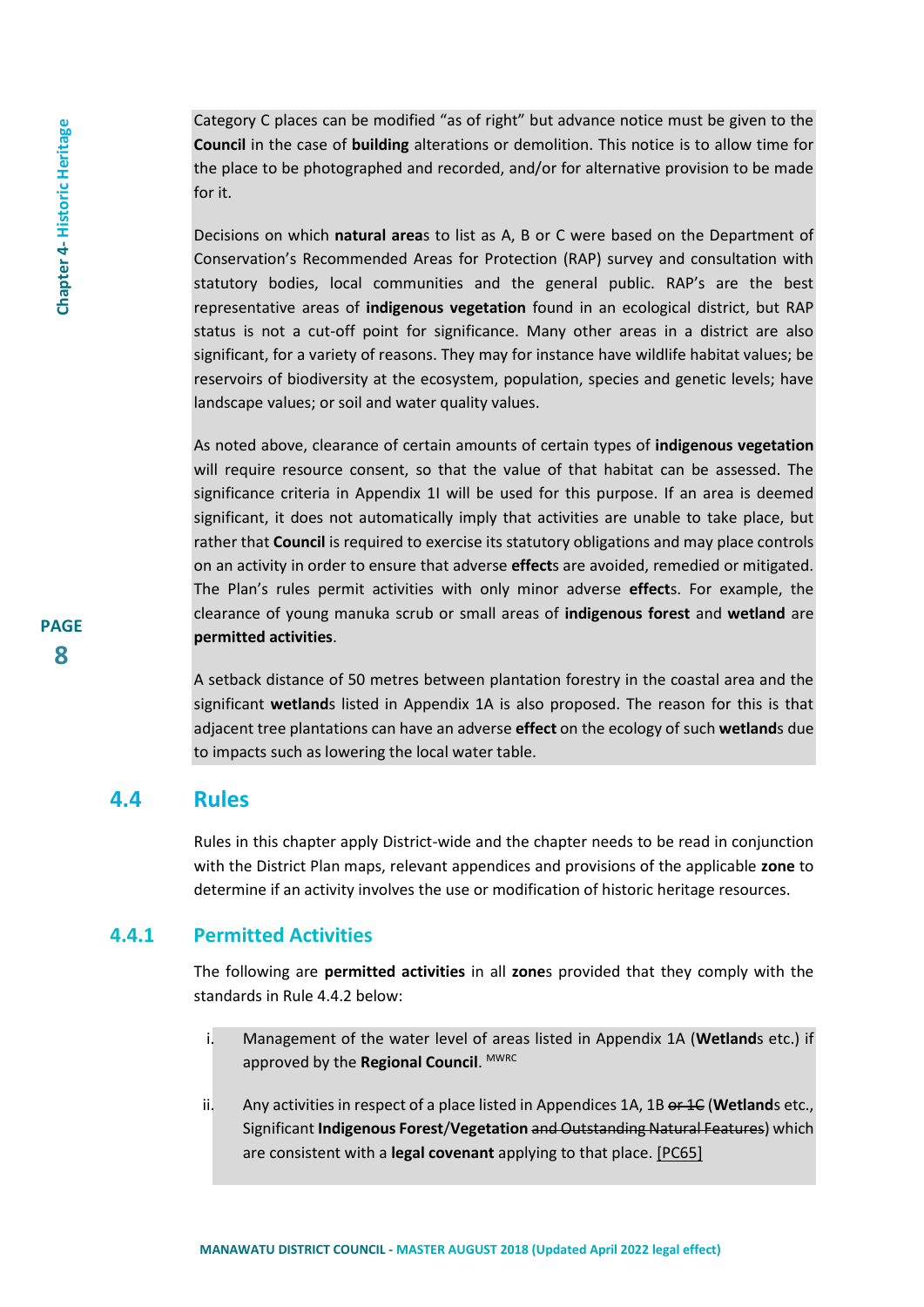- iii. Animal pest and plant pest control, provision of walking tracks or supplementary planting of native species, within places listed in Appendices 1A and 1B -or 1C provided that any such work in Category A places is under **Council** supervision. MWRC [PC65]
- iv. Pruning and removing branches from the trees listed in Appendix 1D, provided that the pruning is under **Council** supervision.
- v. Maintenance, and minor repair of any **significant historic built heritage**.
- vi. Partial or complete demolition of any **significant historic built heritage** where the work is necessary to make the **site** safe after an accidental fire, flooding or earthquake event.
- vii. **Additions and alterations** to the interior of any **significant historic built heritage**.
- viii. **Seismic strengthening** of any **significant historic built heritage**.
- ix. The construction of new **building**s and **additions and alterations** to existing **building**s at the Feilding Saleyards located at ALL DP 3797 ALL DP 6178 LOTS 145 152 153 154 PT LOT 146 DP 19.
- x. Maintenance and burial activities and provision of ancillary facilities such as parking areas, within the cemeteries listed in Appendix 1F.
- **PAGE 9**
- xi. Modification or destruction of the archaeological sites listed in Appendix 1F. (NB: Authority from the NZ Historic Places Trust is required for this activity)

### <span id="page-12-0"></span>**4.4.2 Standards for Permitted Activities**

For all **zone**s, the **permitted activities** specified above must comply with the following standards:

a. **Maintenance and minor repair**

Any **maintenance and minor repair** must be undertaken using original **replacement** material. Where original **replacement** material is not available, the **replacement** must be of the same or similar material, colour, texture, form and design as the original.

b. Demolition

The partial or complete demolition of any **significant historic built heritage**, to make a **site** safe after an accidental fire, flooding or earthquake event must appropriately mitigate the **effect**s of vacant land in accordance with the underlying zoning rules.

c. **Seismic Strengthening**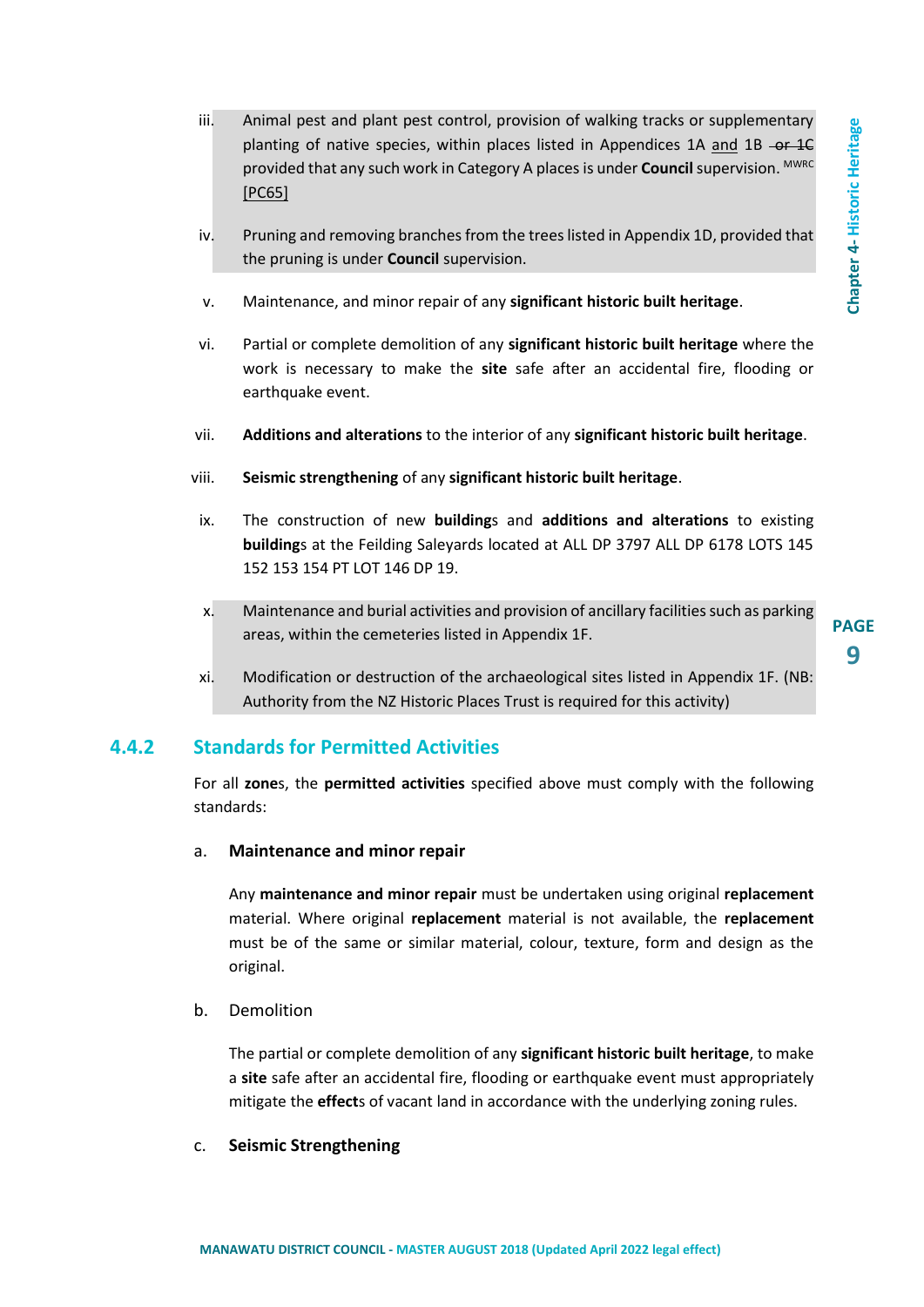**Seismic strengthening** is a permitted activity only where the strengthening work does not:

- i. Result in structural alterations to the external appearance of the **building**
- ii. Result in any existing openings (doors and/or windows) being obstructed
- d. Feilding Saleyards

External **additions and alterations** and new **building**s constructed at the Feilding Saleyards must comply with the development standard for the underlying Outer Business **Zone** in Clause 10.4.7.

#### <span id="page-13-0"></span>**4.4.3 Discretionary Activities**

The following shall be **discretionary activities** in all **zone**s:

- i. Clearing, spraying, felling or burning vegetation (except **plant pests**) in Category A or B places listed in Appendix 1A (Wetlands etc). MWRC
- ii. Drainage, reclamation or excavation of Category B places listed in Appendix 1A. This rule shall not apply to water level management permitted by Rule A2.3.1 a. i). MWRC
- iii. Constructing permanent structures for birdwatching etc within Category A or B places listed in Appendix 1A.
- iv. Clearing, spraying, felling, burning or otherwise damaging areas listed as Category B in Appendices 1B, or 1C. (Significant **Indigenous Forest**/**Vegetation**, and Outstanding Natural Features). MWRC [PC65]
- v. Extracting dead or damaged trees within areas listed as Category A in Appendix 1B (Significant **Indigenous Forest**/**Vegetation**).
- vi. Selectively felling trees within areas listed as Category B in Appendix 1B, provided that the sustainable management provisions of the Forests Act 1949 are met.
- vii. Allowing domestic animals to graze areas listed as Category B in Appendix 1B.
- viii. Felling, damaging or cutting branches or roots of trees listed in Appendix 1D (other than pruning permitted by Rule A2.3.1 a. iv)).
- ix. External **additions and alterations** to any Category B **significant historic built heritage**.
- x. Any activity, specified in 4.4.1 above, that does not comply with one or more of the standards in Rules 4.4.2 a-d.
- xi. Partial or complete demolition of any Category B **significant historic built heritage**.
- xii. Relocation on the same **site**, of any Category A or B **significant historic built heritage**.
- xiii. Relocation to another **site**, of any Category B **significant historic built heritage**.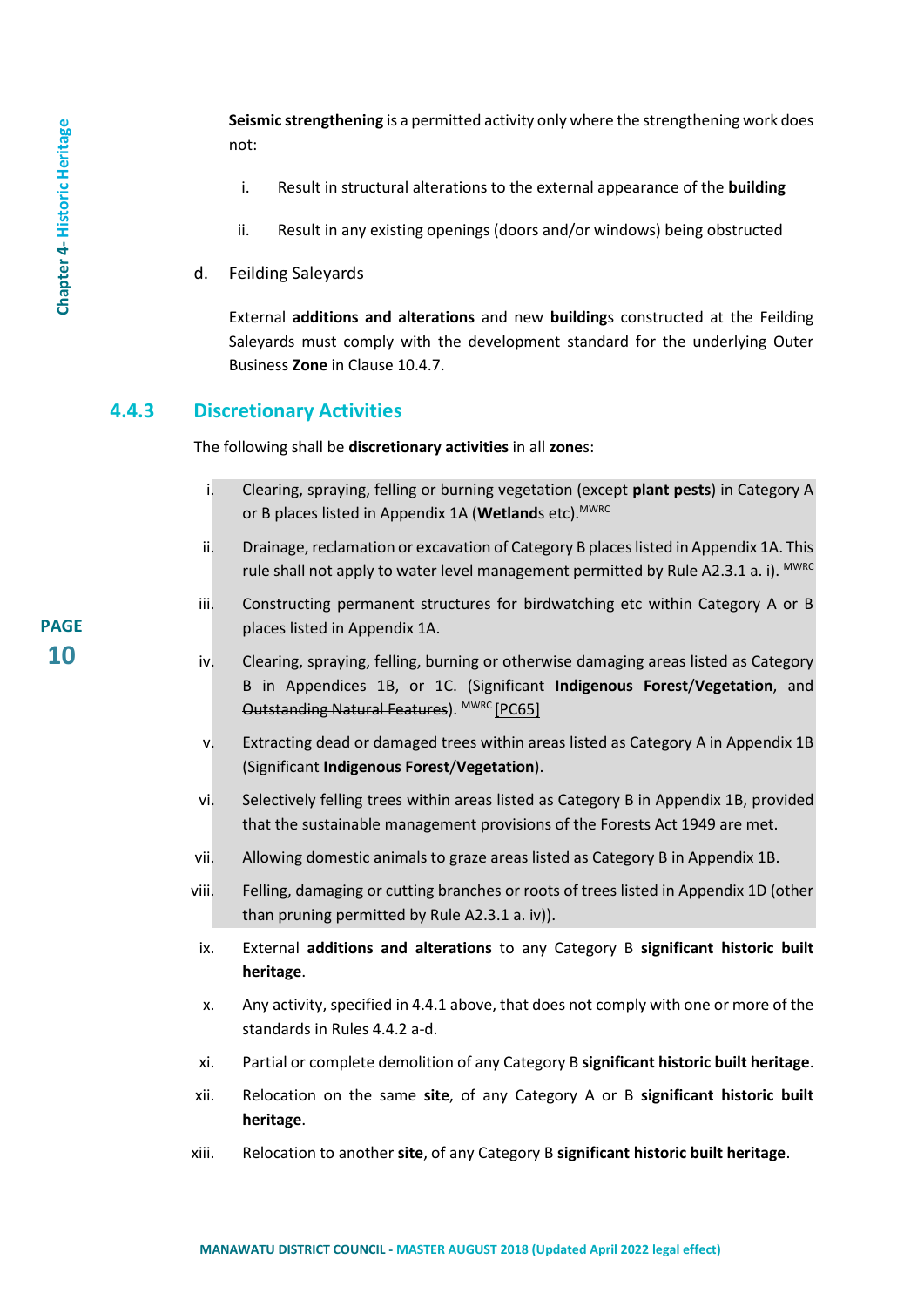xiv. **Seismic strengthening** that does not meet the performance standards for a permitted activity.

#### <span id="page-14-0"></span>**4.4.4 Assessment of Discretionary Activities**

In determining whether to grant a resource consent and what conditions to impose, the **Council** will, in addition to the objectives and policies of Chapter 4 – Historic Heritage, assess any application in terms of the following assessment criteria:

- a. Whether the application demonstrates compliance with any relevant design guidelines.
- b. Whether the application will result in any adverse **effect**s on **streetscape** character.

#### <span id="page-14-1"></span>**4.4.5 Non-complying Activities**

The following shall be **non-complying activities** in all **zone**s:

- i. Drainage, reclamation or excavation of Category A places listed in Appendix 1A (**Wetland**s etc). This rule shall not apply to water level management permitted by Rule A2.3.1 a. (i). MWRC
- ii. Clearing, spraying, felling, burning or otherwise damaging, including by stock damage, any areas listed as Category A in Appendices  $1B<sub>r</sub>$  or  $1C<sub>r</sub>$  (Significant **Indigenous Forest**/**Vegetation**, and Outstanding Natural Features). MWRC [PC65]

- iii. Partial or complete demolition of Category A **significant historic built heritage**.
- iv. Relocation of any Category A **significant historic built heritage** to another **site**.
- v. External **additions and alterations** to any Category A **significant historic built heritage**.
- vi. Any activity that is not specifically provided for as a permitted, restricted discretionary, or discretionary activity is a non-complying activity.
- vii. Disturbance of graves or grave markers in the cemeteries listed in Appendix 1F.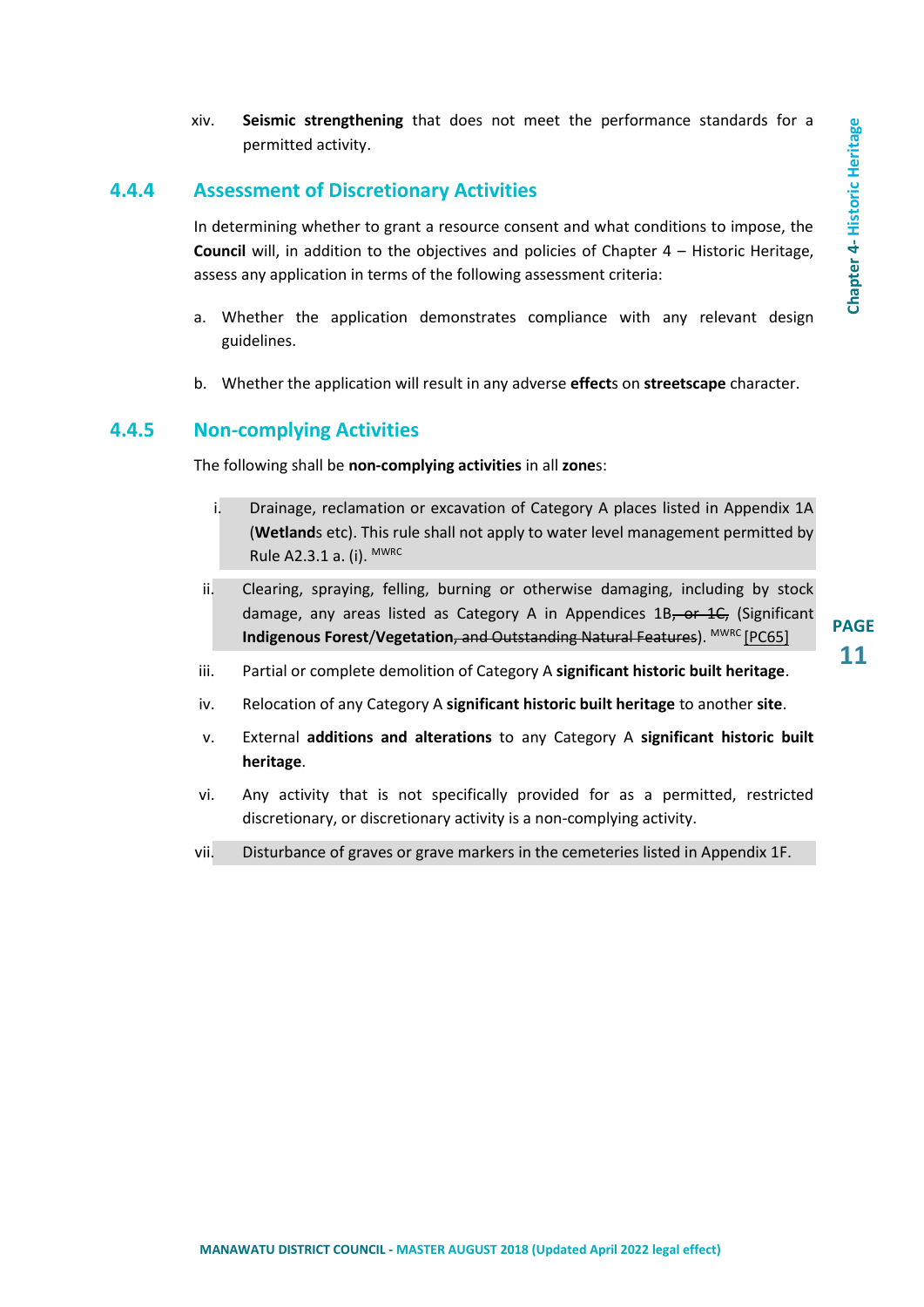# <span id="page-15-0"></span>**Appendix 4.1 - Schedule 4a Significant historic built heritage - Feilding Town Centre**

| <b>Map</b><br>ref. | <b>Building</b>                            | <b>Address</b>                                               | <b>Building</b><br>rank | <b>Significant historic</b><br>heritage values                                                          |
|--------------------|--------------------------------------------|--------------------------------------------------------------|-------------------------|---------------------------------------------------------------------------------------------------------|
| <b>B1</b>          | Former NZ Farmer's Motor<br>Co. Ltd.       | 79-81 Kimbolton Road<br>and 14 MacArthur<br>Street, Feilding | А                       | Nationally significant for<br>historic, social,<br>architectural and<br>technology values.              |
| <b>B2</b>          | Former Colonist's Land<br>And Loan Company | 1 MacArthur Street,<br>Feilding                              | A                       | Regionally significant for<br>historical, architectural<br>and group heritage<br>values.                |
| B3                 | <b>Feilding Community</b><br>Centre        | 21 Stafford Street,<br>Feilding                              | A                       | Nationally significant for<br>historical architectural<br>and group heritage<br>values.                 |
| <b>B4</b>          | <b>Feilding Totalisator</b>                | 47 South Street, Feilding                                    | Α                       | National significance for<br>social historical, cultural,<br>architectural and<br>technological values. |
| <b>B5</b>          | <b>Feilding Civic Centre</b>               | 84 Aorangi Street,<br>Feilding                               | B                       | Locally significant for<br>social and architectural<br>heritage values.                                 |
| <b>B6</b>          | McKinnon's                                 | 39-41 Fergusson Street,<br>Feilding                          | B                       | Locally significant for<br>historical, architectural<br>and group heritage<br>values.                   |
| <b>B7</b>          | Former Bank of NZ<br>building              | 52 Fergusson Street,<br>Feilding                             | B                       | Locally significant for<br>social, architectural and<br>landmark heritage values.                       |
| B8                 | <b>Gracie Building</b>                     | 57 Fergusson Street,<br>Feilding                             | B                       | Regionally significant for<br>historical, architectural,<br>group and landmark<br>heritage values.      |
| <b>B9</b>          | <b>Craft Shoppe/Hair Options</b>           | 60 and 62 Fergusson<br>Street, Feilding                      | B                       | Locally significant for<br>group heritage values.                                                       |
| <b>B10</b>         | <b>Dominion Building</b>                   | 71 Fergusson Street,<br>Feilding                             | B                       | Regionally significant for<br>architectural and group<br>heritage values.                               |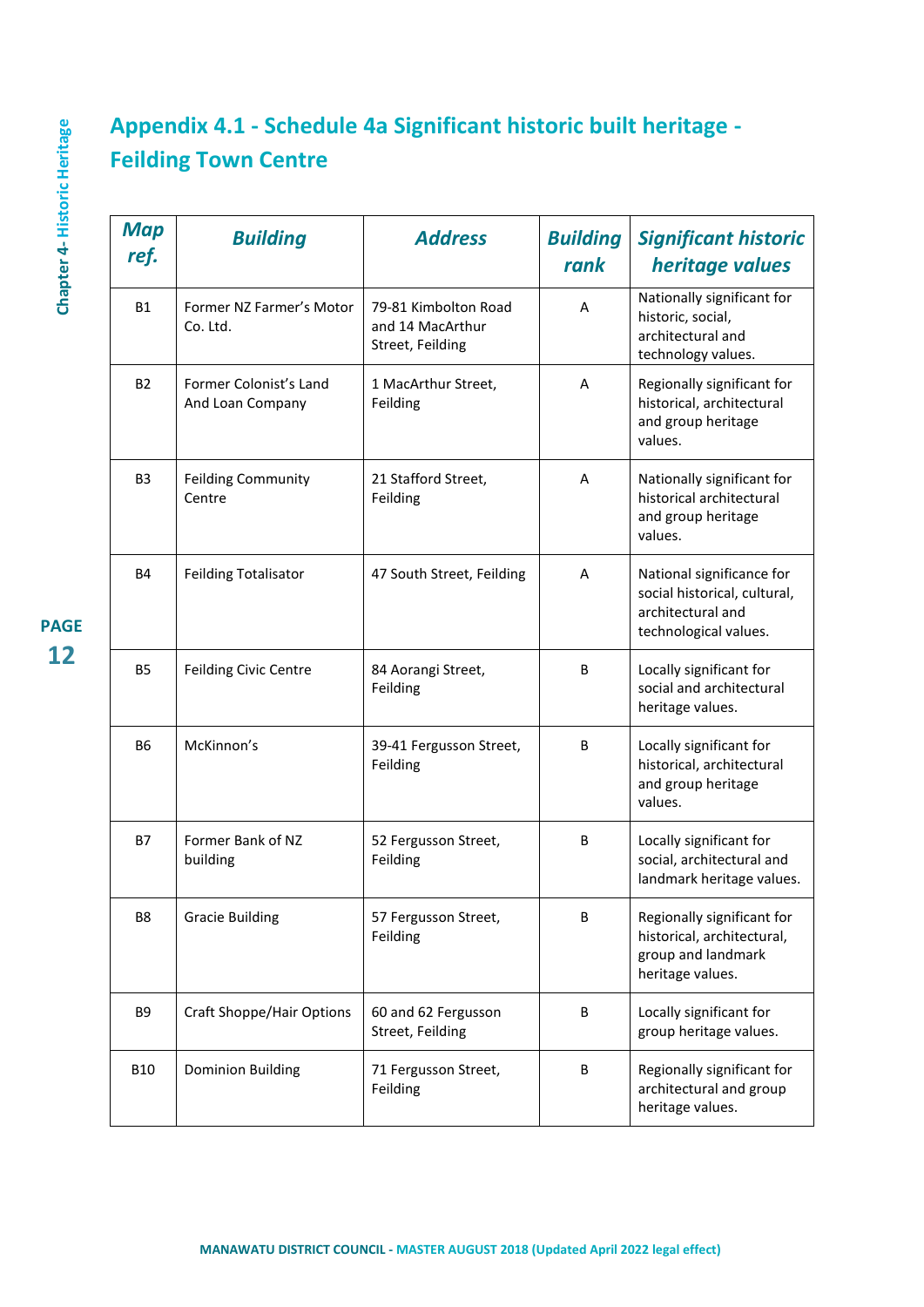| <b>Map</b><br>ref. | <b>Building</b>                      | <b>Address</b>                    | <b>Building</b><br>rank | <b>Significant historic</b><br>heritage values                                            |
|--------------------|--------------------------------------|-----------------------------------|-------------------------|-------------------------------------------------------------------------------------------|
| <b>B11</b>         | Keith Smith Jeweller                 | 86 Fergusson Street,<br>Feilding  | B                       | Locally significant for<br>architectural heritage<br>values.                              |
| <b>Map</b><br>ref. | <b>Building</b>                      | <b>Address</b>                    | <b>Building</b><br>rank | <b>Significant historic</b><br>heritage values                                            |
| <b>B12</b>         | Fergusson Buildings                  | 93 Fergusson Street,<br>Feilding  | B                       | Regionally significant for<br>architectural and group<br>heritage values.                 |
| <b>B13</b>         | Leader And Watt Building             | 97 Fergusson Street,<br>Feilding  | B                       | Regionally significant for<br>architectural and group<br>heritage values.                 |
| <b>B14</b>         | Turner's Gifts And Luggage           | 101 Fergusson Street,<br>Feilding | B                       | Regionally significant for<br>architectural and group<br>heritage values.                 |
| <b>B15</b>         | Turner's Gifts And Luggage           | 103 Fergusson Street,<br>Feilding | B                       | Regionally significant for<br>architectural and group<br>heritage values.                 |
| <b>B17</b>         | <b>Feilding Club</b>                 | 25 Kimbolton Road,<br>Feilding    | B                       | Regionally significant for<br>historical and<br>architectural heritage<br>values.         |
| <b>B18</b>         | White house                          | 33 Kimbolton Road,<br>Feilding    | B                       | Regionally significant for<br>social, historical and<br>architectural heritage<br>values. |
| <b>B19</b>         | Old Rangitikei Club (Little<br>Kiwi) | 35 Kimbolton Road,<br>Feilding    | B                       | Locally significant for<br>historical and<br>architectural heritage<br>values.            |
| <b>B20</b>         | New World                            | 39-41 Kimbolton Road,<br>Feilding | B                       | Locally significant for<br>historical, social and<br>architectural values.                |
| <b>B22</b>         | Feilding Jockey Club                 | 71 Kimbolton Road,<br>Feilding    | B                       | Locally significant for<br>historical and<br>architectural heritage<br>values.            |
| <b>B23</b>         | <b>Bin Inn Building</b>              | 85 Kimbolton Road,<br>Feilding    | B                       | Locally significant for<br>historical and<br>architectural heritage<br>values.            |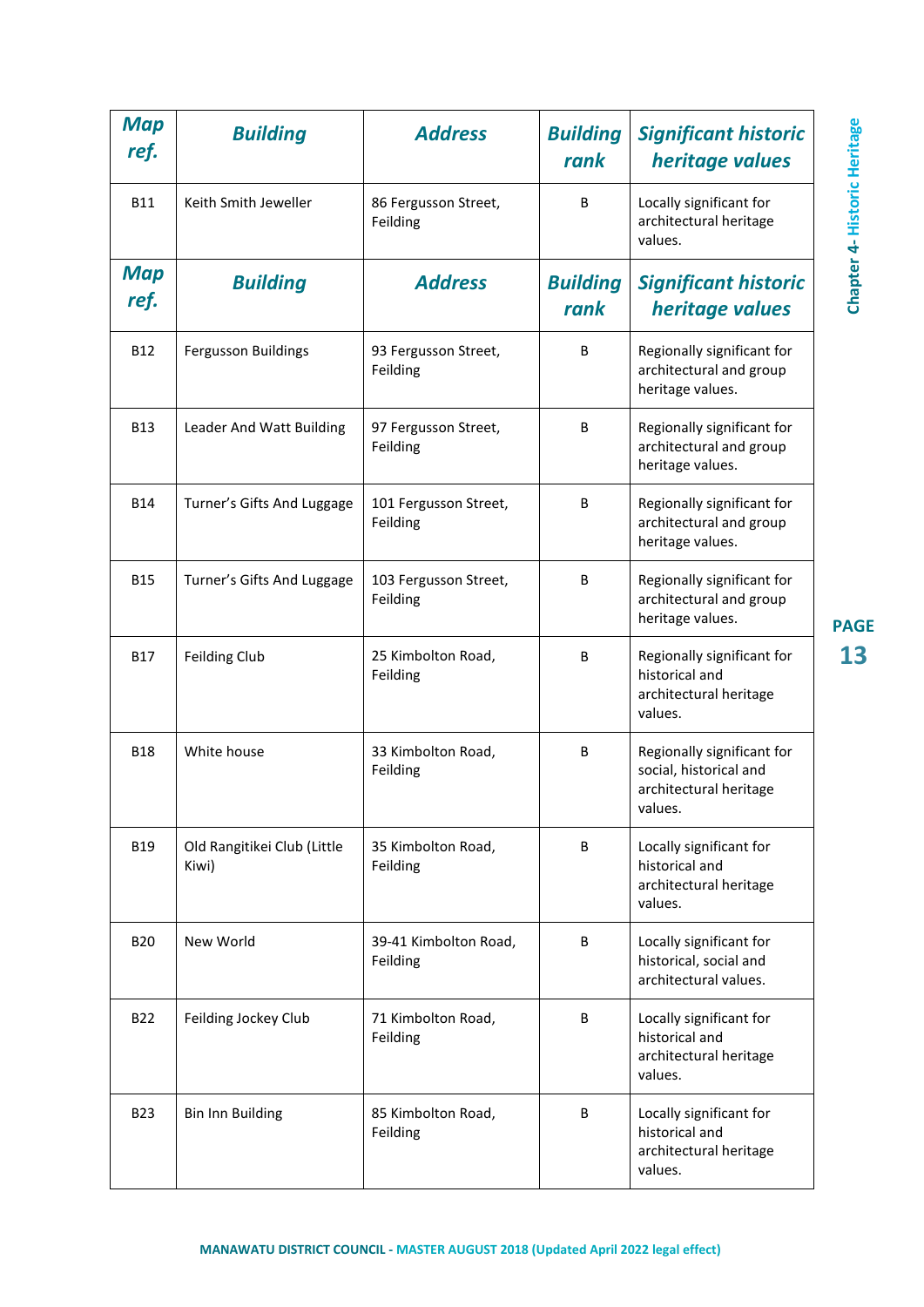| <b>Map</b><br>ref. | <b>Building</b>                            | <b>Address</b>                                | <b>Building</b><br>rank | <b>Significant historic</b><br>heritage values                                           |
|--------------------|--------------------------------------------|-----------------------------------------------|-------------------------|------------------------------------------------------------------------------------------|
| <b>B24</b>         | Feilding Court house                       | 91 Kimbolton Road,<br>Feilding                | В                       | Regionally significant for<br>historical and<br>architectural heritage<br>values.        |
| Map<br>ref.        | <b>Building</b>                            | <b>Address</b>                                | <b>Building</b><br>rank | <b>Significant historic</b><br>heritage values                                           |
| <b>B25</b>         | Carthew's Building<br>(Pharmacy)           | 1 Manchester Square,<br>Feilding              | B                       | Regionally significant for<br>historical, architectural<br>and group heritage<br>values. |
| <b>B26</b>         | Cooper Rapley<br><b>Building (Visique)</b> | 4 Manchester Square,<br>Feilding              | B                       | Regionally significant for<br>historical, architectural<br>and group heritage<br>values. |
| <b>B27</b>         | Former Post Office/<br>My Farm             | 8 Manchester Square,<br>Feilding              | B                       | Locally significant for<br>social and architectural<br>values.                           |
| <b>B28</b>         | <b>Feilding Hotel</b>                      | 9 Manchester Square,<br>Feilding              | B                       | Regionally significant for<br>historical and<br>architectural heritage<br>values.        |
| B <sub>29</sub>    | <b>Aylmer Building</b>                     | 10 & 11 Manchester,<br><b>Feilding Square</b> | B                       | Regionally significant for<br>historical and<br>architectural heritage<br>values.        |
| <b>B30</b>         | <b>Feilding Saleyards</b>                  | 42 Manchester Street,<br>Feilding             | B                       | A site of high regional<br>significance for social and<br>historical values.             |
| <b>B31</b>         | Lawries building/Ray<br>White              | 47 Manchester Street,<br>Feilding             | B                       | Locally significant for<br>historical and<br>architectural heritage<br>values.           |
| <b>B32</b>         | Denbigh Hotel                              | 50 Manchester Street,<br>Feilding             | B                       | Regionally significant for<br>historical and<br>architectural heritage<br>values.        |
| <b>B33</b>         | Spillard's                                 | 52 Manchester Street,<br>Feilding             | B                       | Regionally significant for<br>historical, architectural<br>and group heritage<br>values. |
| <b>B34</b>         | Spillard's                                 | 54-56 Manchester<br>Street, Feilding          | B                       |                                                                                          |

**Chapter 4- Historic Heritage Chapter 4- Historic Heritage**